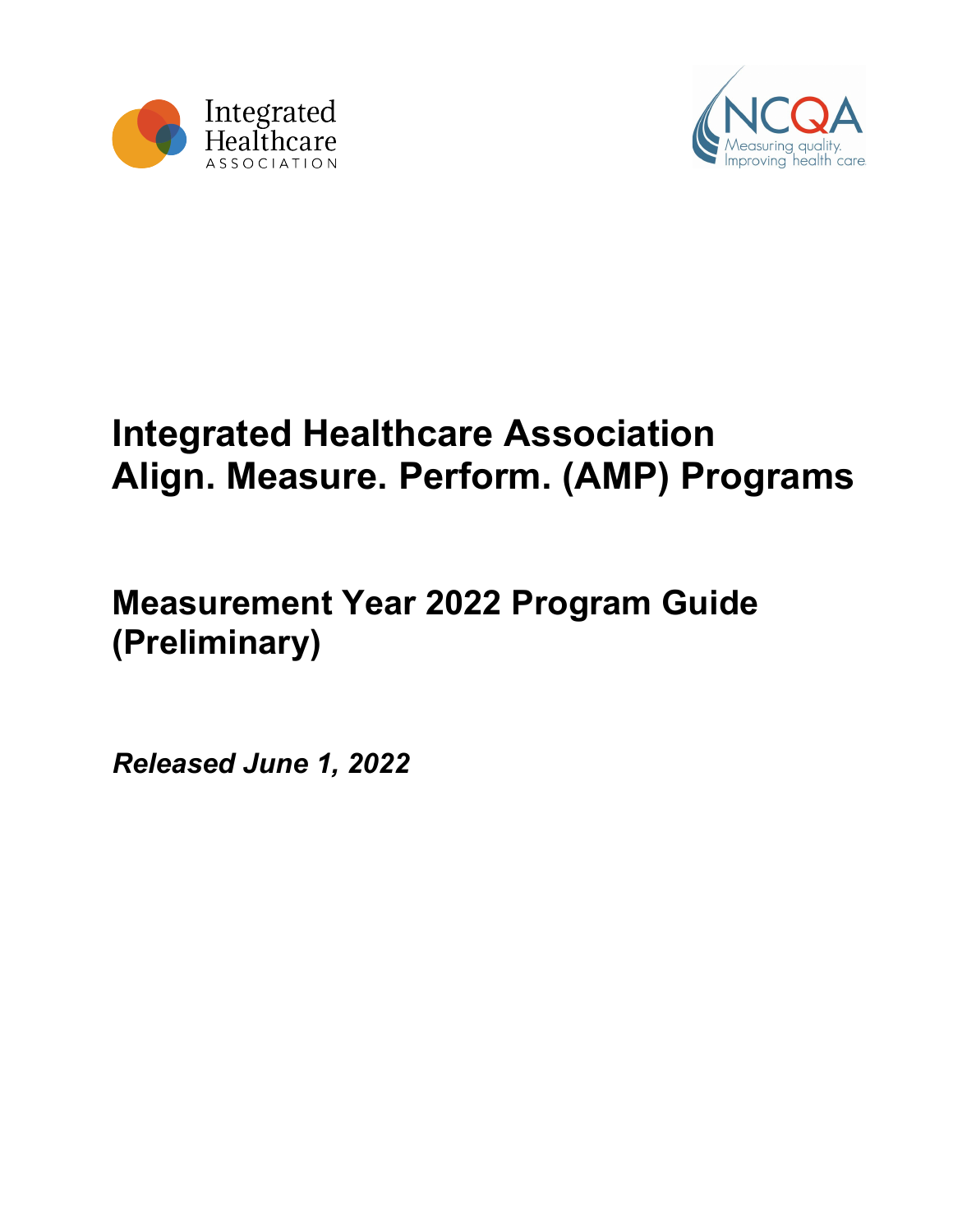No part of this publication may be reproduced or transmitted in any form or by any means, electronic or mechanical, including photocopy, recording or any information storage and retrieval system, without the written permission of NCQA and IHA, except for the purposes of reporting quality data for the AMP programs or for internal quality improvement activities. © 2022 by the National Committee for Quality Assurance and Integrated Healthcare Association, all rights reserved.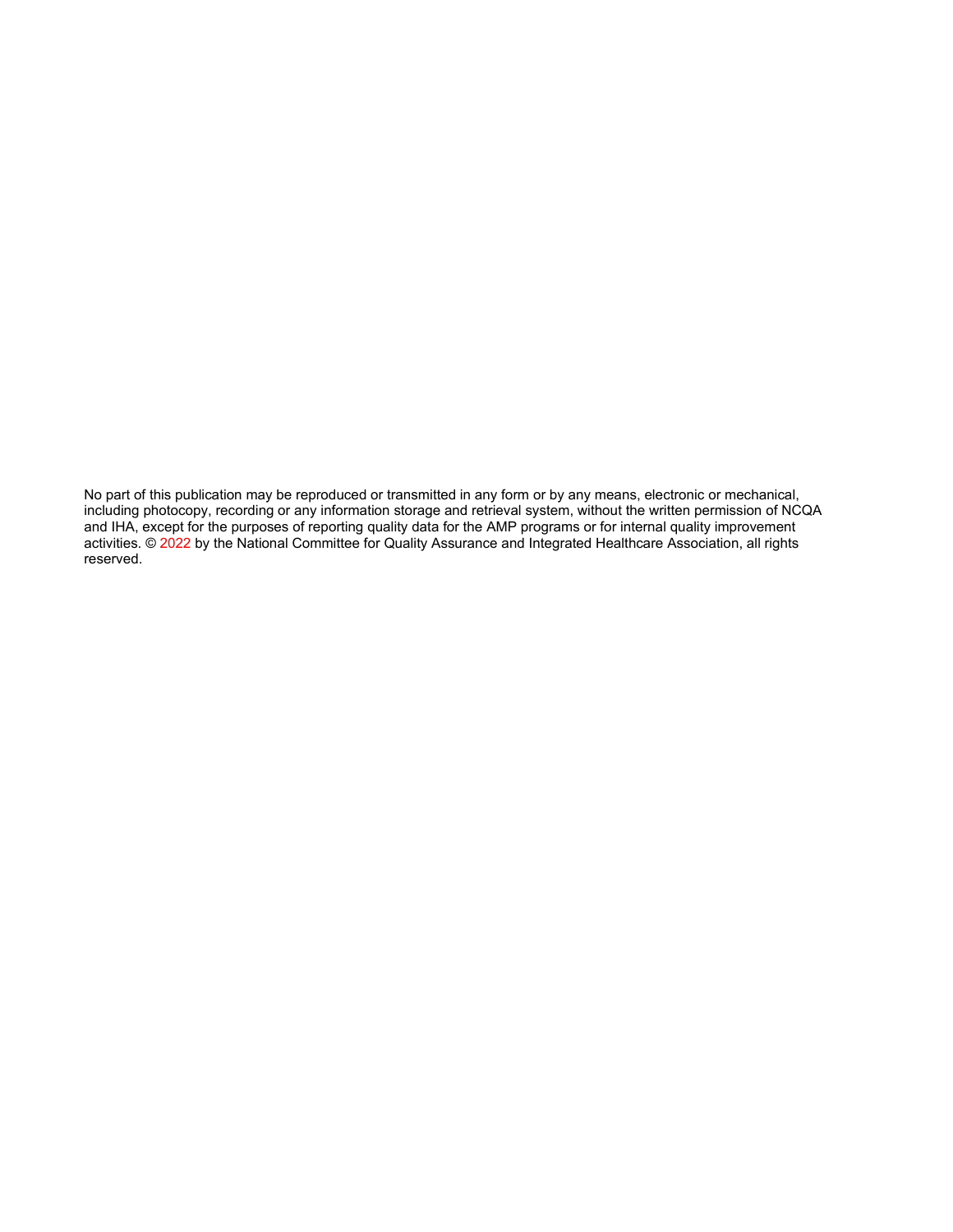# **Table of Contents**

| <b>AMP Program Overview</b>    |  |
|--------------------------------|--|
|                                |  |
|                                |  |
|                                |  |
|                                |  |
| <b>AMP Program Information</b> |  |
|                                |  |
|                                |  |
|                                |  |
|                                |  |
|                                |  |
|                                |  |
|                                |  |
|                                |  |
|                                |  |
|                                |  |
|                                |  |
|                                |  |
|                                |  |
|                                |  |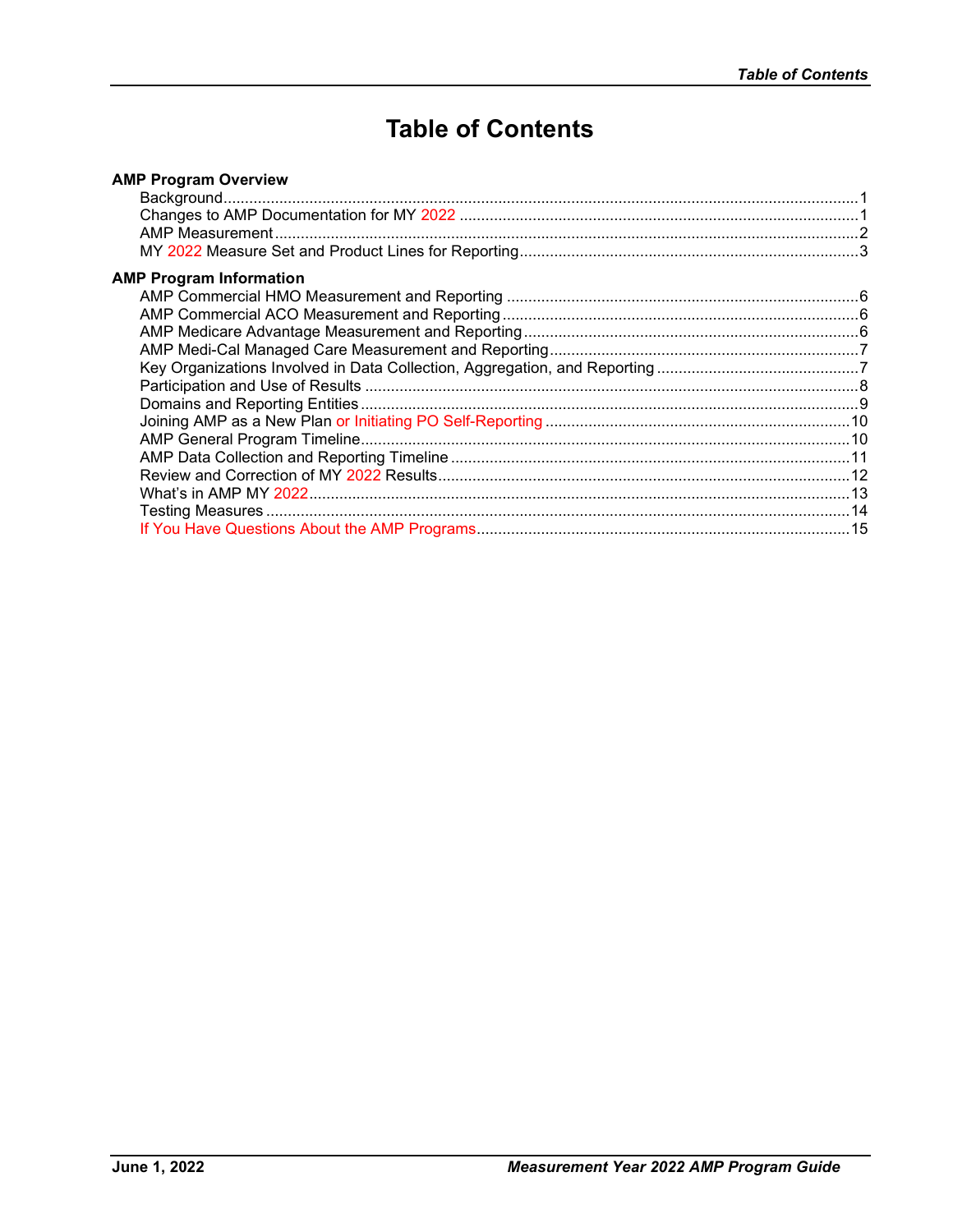# **Overview**

### <span id="page-3-0"></span>**Background**

IHA's Align. Measure. Perform. (AMP) programs are a nationally recognized source of trusted information on healthcare performance, enabling providers to track, and therefore improve, clinical quality, cost, and value. AMP consists of four programs, each focused on a specific population or product: Commercial HMO, Commercial ACO, Medicare Advantage and Medi-Cal Managed Care. Each AMP program uses a standardized measure set, established with the input of participating California provider organizations (POs) and health plans, to assess healthcare and health system performance. By providing a common measure set reflecting unified performance priorities across the healthcare industry, AMP programs allow participants to focus their performance measurement efforts on areas of particular importance. Each year, AMP delivers reliable performance results to its participants based on this common measure set, leading to improved health system processes, health outcomes, and reduced cost for millions of Californians. The measurement year (MY) 2022 Program Guide presents detailed information on the AMP programs, programmatic updates unique to each measurement year, general participation guidance, and timelines.

# **Changes to AMP Documentation for MY 2022**

IHA provides detailed programmatic and technical information to its participants to support accurate and complete data collection for the AMP programs. For MY 2020 and prior years, this information was presented in the AMP Program Manual, which contained programmatic updates, reporting guidance, and technical specifications. In 2020, IHA's Technical Measurement and Program Governance Committees recommended an improved AMP program timeline beginning in MY 2021 that accelerated the release of measure specifications (in alignment with recent HEDIS<sup>®[1](#page-3-1)</sup> timeline changes) and allows participating POs and health plans more time to apply specifications. In order to adapt to this new timeline and release relevant information on the AMP programs as soon as it is available, IHA changed the presentation of programmatic guidelines (Program Guide **[this document]**) to be separate from measure specifications (Technical Specifications). The table below describes release dates for each of these documents.

|                                               | <b>Previous Timeline</b><br>(MY 2020 and prior) | <b>Transition Timeline</b><br>(MY 2021)                              | <b>New Timeline</b><br>(MY 2022 and beyond)                                     |
|-----------------------------------------------|-------------------------------------------------|----------------------------------------------------------------------|---------------------------------------------------------------------------------|
| Draft AMP Program<br>Manual                   | September 1, 2020                               | September 1, 2020<br>(combined with MY 2020)                         | October 11, 2021<br>(Now referred to as AMP<br><b>Technical Specifications)</b> |
| Final AMP Program<br>Manual                   | December 1, 2020                                | June 1, 2021<br>(Now referred to as AMP<br>Technical Specifications) | June 1, 2022<br>(Now referred to as AMP<br>Technical Specifications)            |
| <b>Preliminary AMP</b><br>Program Guide (New) |                                                 | June 1, 2021                                                         | June 1, 2022                                                                    |
| Final AMP Program<br>Guide (New)              |                                                 | December 15, 2021                                                    | December 15, 2022                                                               |

<span id="page-3-1"></span><sup>&</sup>lt;sup>1</sup>HEDIS<sup>®</sup> is a registered trademark of the National Committee for Quality Assurance (NCQA).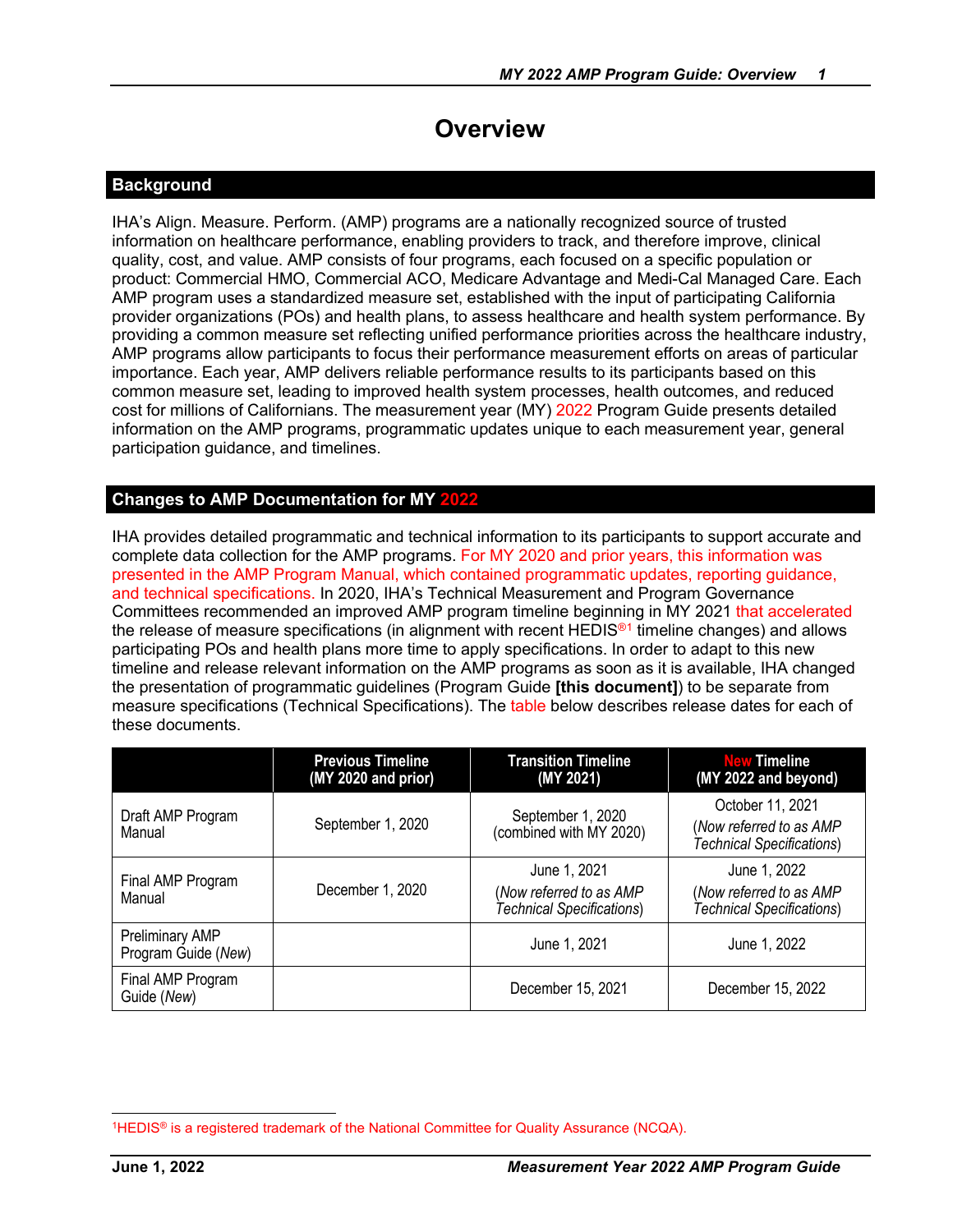<span id="page-4-0"></span>Each document includes the following information:

- The *Draft MY 2022 AMP Technical Specifications*, released on October 11, 2021, includes draft technical specifications for all measures in the AMP program for MY 2022, and reflects applicable changes in *HEDIS MY 2022 Volume 2: Technical Specifications* (released in August 2021).
- The *Final MY 2022 AMP Technical Specifications,* released on June 1, 2022, includes final technical specifications for all measures in the AMP program for MY 2022, and reflects applicable changes in *HEDIS MY 2022 Volume 2: Technical Specifications Update* (released in March 2022).
- The *Preliminary MY 2022 AMP Program Guide,* released on June 1, 2022, includes AMP programmatic information such as background on AMP programs, reporting guidance, and timelines for data submission.
- The *Final MY 2022 AMP Program Guide*, to be released on December 15, 2022, will include all information previously included in the *Preliminary MY 2022 AMP Program Guide,* as well as additional AMP programmatic information which was not yet available in time for the release of the *Preliminary AMP Program Guide* on June 1, 2022.

# **AMP Measurement**

The standardized AMP measure sets are intended to encourage best practices in clinical care, quality improvement, patient centeredness and use of resources, leading to better health outcomes for patients and the achievement of high-value care.

Measures in the AMP program are categorized into the following domains:

- Clinical Quality, with the following priority areas:
	- o Cardiovascular
	- o Diabetes
	- o Musculoskeletal
	- o Prevention and Screening
	- o Maternity
	- o Respiratory
	- **Behavioral Health and Substance** Use
- Data Quality
- Advancing Care Information
- Patient Experience
- Appropriate Resource Use
- Cost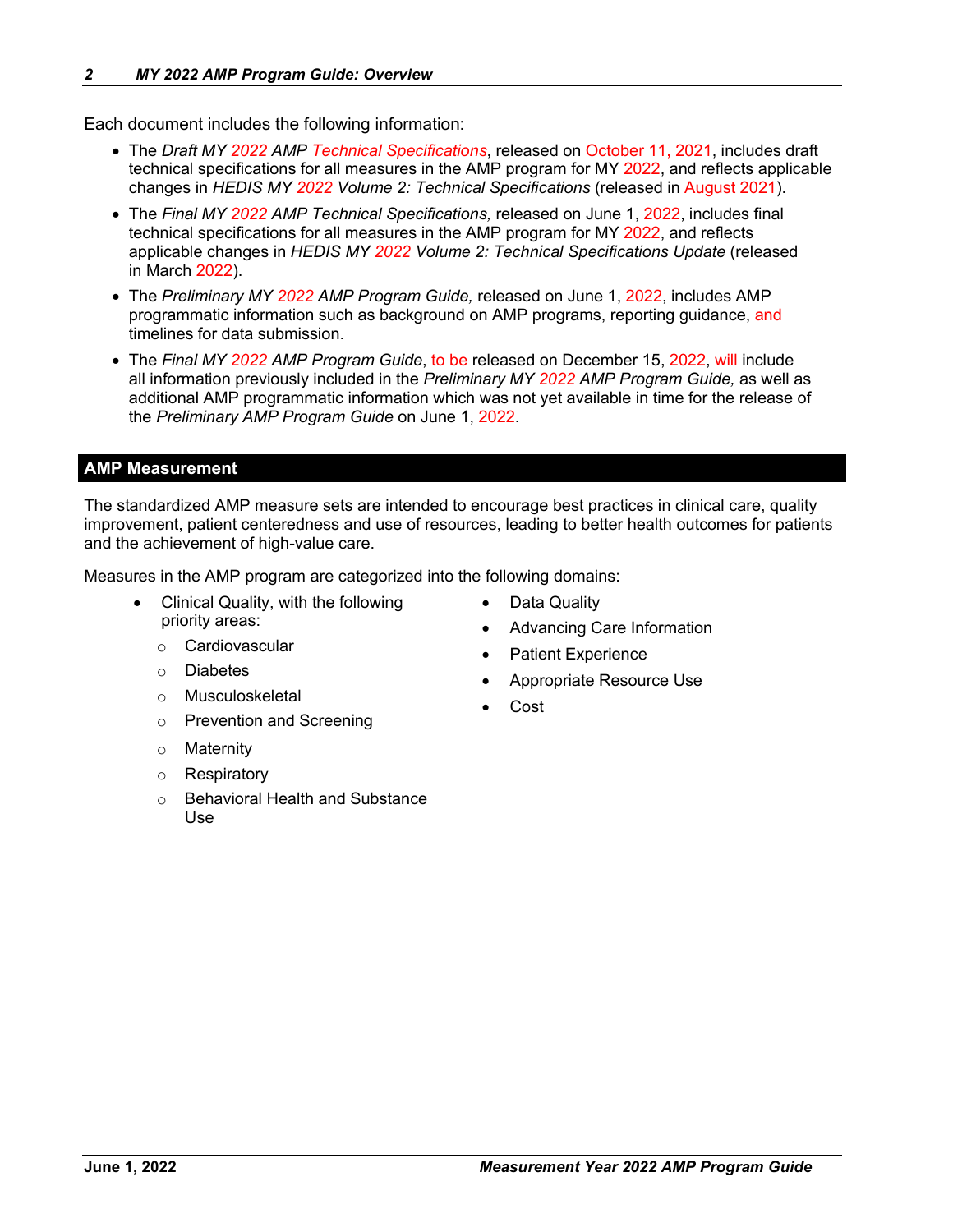<span id="page-5-0"></span>

| <b>Domain</b>              | <b>Priority Area</b>   | <b>Measures</b>                                                                                                                   | <b>Commercial</b><br><b>HMO</b> | <b>Commercial</b><br><b>ACO</b> | <b>Medicare</b><br>Advantage* | Medi-Cal<br><b>Managed</b><br>Care | Non-<br><b>HEDIS</b> | <b>Differs</b><br><b>From</b><br><b>HEDIS</b> |
|----------------------------|------------------------|-----------------------------------------------------------------------------------------------------------------------------------|---------------------------------|---------------------------------|-------------------------------|------------------------------------|----------------------|-----------------------------------------------|
|                            |                        | <b>Controlling High Blood Pressure</b>                                                                                            | $\checkmark$                    | $\checkmark$                    | $\checkmark$                  | ✓                                  |                      | $\checkmark$                                  |
|                            |                        | Statin Therapy for Patients With Cardiovascular<br><b>Disease</b>                                                                 | ✓                               | ✓                               | ✓                             | ✓                                  |                      | ✓                                             |
|                            | Cardiovascular         | Proportion of Days Covered by Medications-<br>Renin Angiotensin System (RAS) Antagonists                                          |                                 |                                 |                               | ✓                                  | ✓                    |                                               |
|                            |                        | Proportion of Days Covered by Medications-<br><b>Statins</b>                                                                      | ✓                               |                                 | $\checkmark$                  | ✓                                  | ✓                    |                                               |
|                            | <b>Diabetes</b>        | Proportion of Days Covered by Medications-<br>Diabetes All Class                                                                  | ✓                               |                                 | $\checkmark$                  | ✓                                  | ✓                    |                                               |
|                            |                        | Hemoglobin A1c Control for Patients with<br>Diabetes: HbA1c control <8.0%                                                         | ✓                               |                                 |                               | ✓                                  |                      |                                               |
|                            |                        | Hemoglobin A1c Control for Patients with<br>Diabetes: Poor HbA1c control >9.0%                                                    |                                 |                                 | ✓                             | ✓                                  |                      |                                               |
| <b>Clinical</b><br>Quality |                        | <b>Blood Pressure Control for Patients with Diabetes</b>                                                                          | ✓                               | ✓                               |                               | ✓                                  |                      |                                               |
|                            |                        | Eye Exam for Patients with Diabetes                                                                                               |                                 |                                 | ✓                             | $\checkmark$                       |                      |                                               |
|                            |                        | Statin Therapy for Patients With Diabetes                                                                                         |                                 | ✓                               |                               | ✓                                  |                      |                                               |
|                            |                        | Statin Use in Persons with Diabetes                                                                                               |                                 |                                 | ✓                             |                                    | ✓                    |                                               |
|                            | <b>Musculoskeletal</b> | Osteoporosis Management in Women Who Had a<br>Fracture                                                                            |                                 |                                 | ✓                             |                                    |                      |                                               |
|                            |                        | Weight Assessment and Counseling for Nutrition<br>and Physical Activity for Children/Adolescents: BMI<br>Percentile Documentation |                                 |                                 |                               | ✓                                  |                      |                                               |
|                            | <b>Prevention and</b>  | Child and Adolescent Well-Care Visits                                                                                             | $\checkmark$ ***                | $\checkmark$ ***                |                               | $\checkmark$                       |                      |                                               |
|                            | <b>Screening</b>       | <b>Childhood Immunization Status</b>                                                                                              | $\checkmark$                    | $\checkmark$                    |                               | ✓                                  |                      | ✓                                             |
|                            |                        | Immunizations for Adolescents                                                                                                     | ✓                               | $\checkmark$                    |                               | ✓                                  |                      |                                               |
|                            |                        | Chlamydia Screening in Women                                                                                                      | ✓                               | ✓                               |                               | ✓                                  |                      |                                               |

# *MY 2022 Measure Set and Product Lines for Reporting*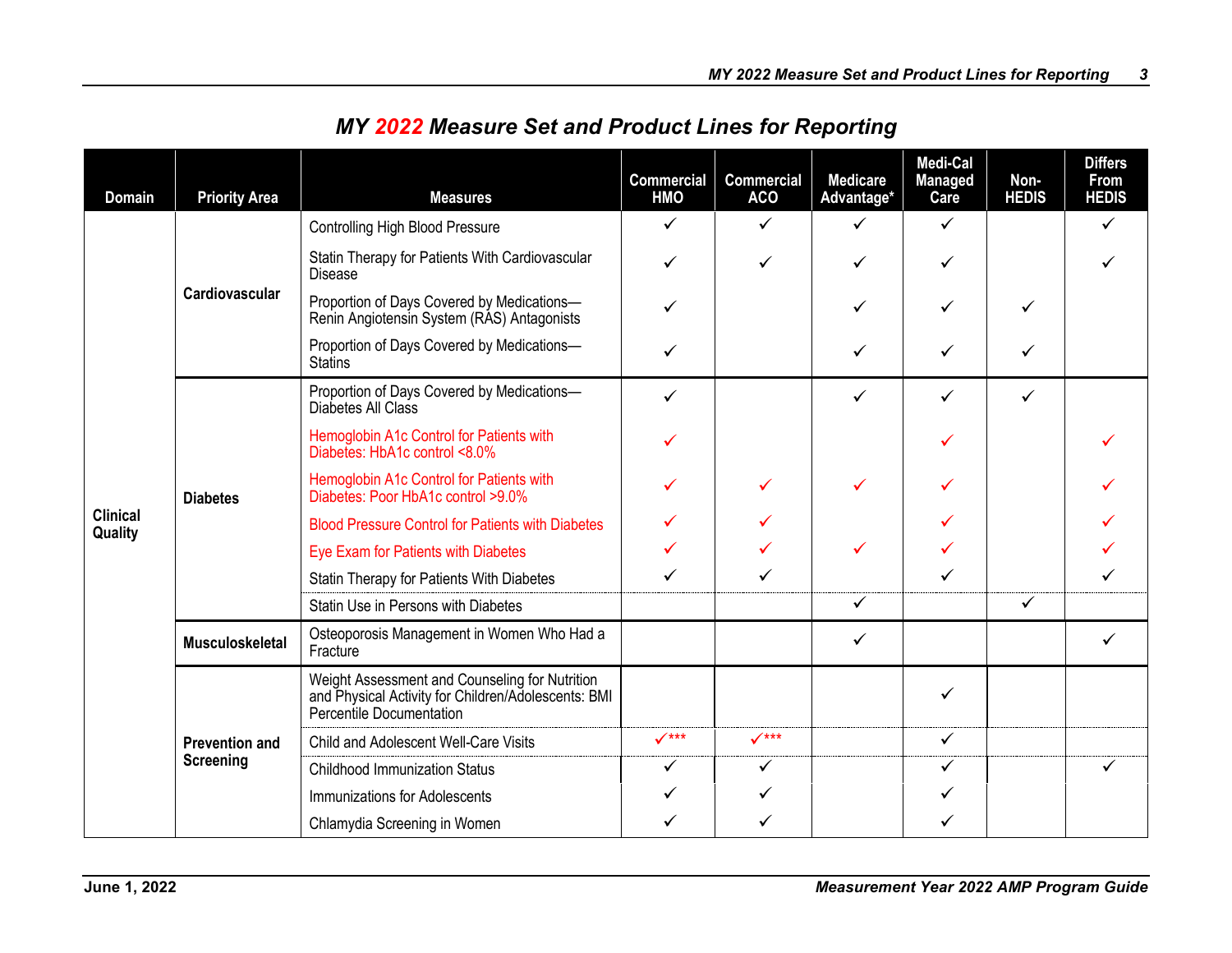| <b>Domain</b>                                                      | <b>Priority Area</b>                                                | <b>Measures</b>                                                                | <b>Commercial</b><br><b>HMO</b> | <b>Commercial</b><br><b>ACO</b> | <b>Medicare</b><br>Advantage* | Medi-Cal<br><b>Managed</b><br>Care | Non-<br><b>HEDIS</b>    | <b>Differs</b><br><b>From</b><br><b>HEDIS</b> |
|--------------------------------------------------------------------|---------------------------------------------------------------------|--------------------------------------------------------------------------------|---------------------------------|---------------------------------|-------------------------------|------------------------------------|-------------------------|-----------------------------------------------|
|                                                                    |                                                                     | <b>Cervical Cancer Screening</b>                                               | $\checkmark$                    | $\checkmark$                    |                               | $\checkmark$                       |                         | $\checkmark$                                  |
|                                                                    |                                                                     | <b>Cervical Cancer Overscreening</b>                                           | $\checkmark$                    | ✓                               |                               | ✓                                  | $\checkmark$            |                                               |
|                                                                    |                                                                     | <b>Breast Cancer Screening</b>                                                 | $\checkmark$                    | $\checkmark$                    | $\checkmark$                  | ✓                                  |                         | ✓                                             |
|                                                                    |                                                                     | <b>Colorectal Cancer Screening</b>                                             | ✓                               | ✓                               | ✓                             | ✓                                  |                         | $\checkmark$                                  |
|                                                                    | <b>Maternity</b>                                                    | Prenatal and Postpartum Care                                                   |                                 |                                 |                               | $\checkmark$ A                     |                         |                                               |
|                                                                    |                                                                     | Asthma Medication Ratio                                                        | $\checkmark$                    | $\checkmark$                    |                               | $\checkmark$                       |                         |                                               |
|                                                                    | <b>Respiratory</b>                                                  | Appropriate Testing for Pharyngitis                                            | ✓                               | $\checkmark$                    |                               | $\checkmark$                       |                         |                                               |
|                                                                    |                                                                     | Avoidance of Antibiotic Treatment for Acute<br><b>Bronchitis/Bronchiolitis</b> | ✓                               | ✓                               |                               | ✓                                  |                         |                                               |
|                                                                    | <b>Behavioral</b>                                                   | Use of Opioids at High Dosage                                                  | $\sqrt{**}$                     | $\checkmark$                    | $\checkmark$                  | $\sqrt{1+x}$                       |                         |                                               |
|                                                                    | <b>Health and</b><br><b>Substance Use</b>                           | Concurrent Use of Opioids and Benzodiazepines                                  | $\checkmark$                    | $\checkmark$                    | $\checkmark$                  | $\checkmark$                       | $\checkmark$            |                                               |
|                                                                    |                                                                     | Encounter Rate by Service Type                                                 | $\checkmark$ A                  | $\checkmark$ A                  | $\checkmark$ A                | $\checkmark$ A                     | $\checkmark$            |                                               |
| <b>Data</b><br>Quality                                             | <b>Data Quality</b>                                                 | <b>Encounter Format</b>                                                        | $\checkmark$ A                  | $\sqrt{A}$                      | $\checkmark$ A                | $\overline{\checkmark}$ A          | $\overline{\checkmark}$ |                                               |
|                                                                    | <b>Encounter Timeliness</b>                                         | $\checkmark$ A                                                                 | $\checkmark$ A                  | $\checkmark$ A                  | $\overline{\checkmark}$ A     | ✓                                  |                         |                                               |
| Advancing                                                          |                                                                     | Controlling High Blood Pressure (e-Measure)                                    | $\checkmark$                    |                                 |                               |                                    |                         |                                               |
| <b>Advancing Care</b><br>Care<br>Information<br><b>Information</b> | Screening for Clinical Depression and Follow-Up<br>Plan (e-Measure) | $\checkmark$                                                                   |                                 |                                 |                               | ✓                                  |                         |                                               |
| <b>Patient</b><br><b>Experience</b>                                | <b>Patient</b><br><b>Experience</b>                                 | Patient Experience/CG-CAHPS                                                    | $\checkmark$                    |                                 |                               | ✓                                  |                         | ✓                                             |
|                                                                    |                                                                     | <b>Ambulatory Care</b>                                                         |                                 |                                 |                               | $\checkmark$                       |                         |                                               |
|                                                                    |                                                                     | <b>Frequency of Selected Procedures</b>                                        | $\checkmark$                    |                                 |                               | $\checkmark$                       |                         | $\checkmark$                                  |
| Appropriat<br>e Resource                                           | Appropriate                                                         | Inpatient Utilization-General Hospital/Acute Care                              |                                 |                                 |                               | $\checkmark$                       |                         | $\checkmark$                                  |
| <b>Use</b>                                                         | <b>Resource Use</b>                                                 | <b>Generic Prescribing</b>                                                     | $\checkmark$                    |                                 |                               | ✓                                  | ✓                       |                                               |
|                                                                    |                                                                     | Outpatient Procedure Utilization-Percent Done in<br><b>Preferred Facility</b>  | $\checkmark$                    |                                 |                               | ✓                                  | ✓                       |                                               |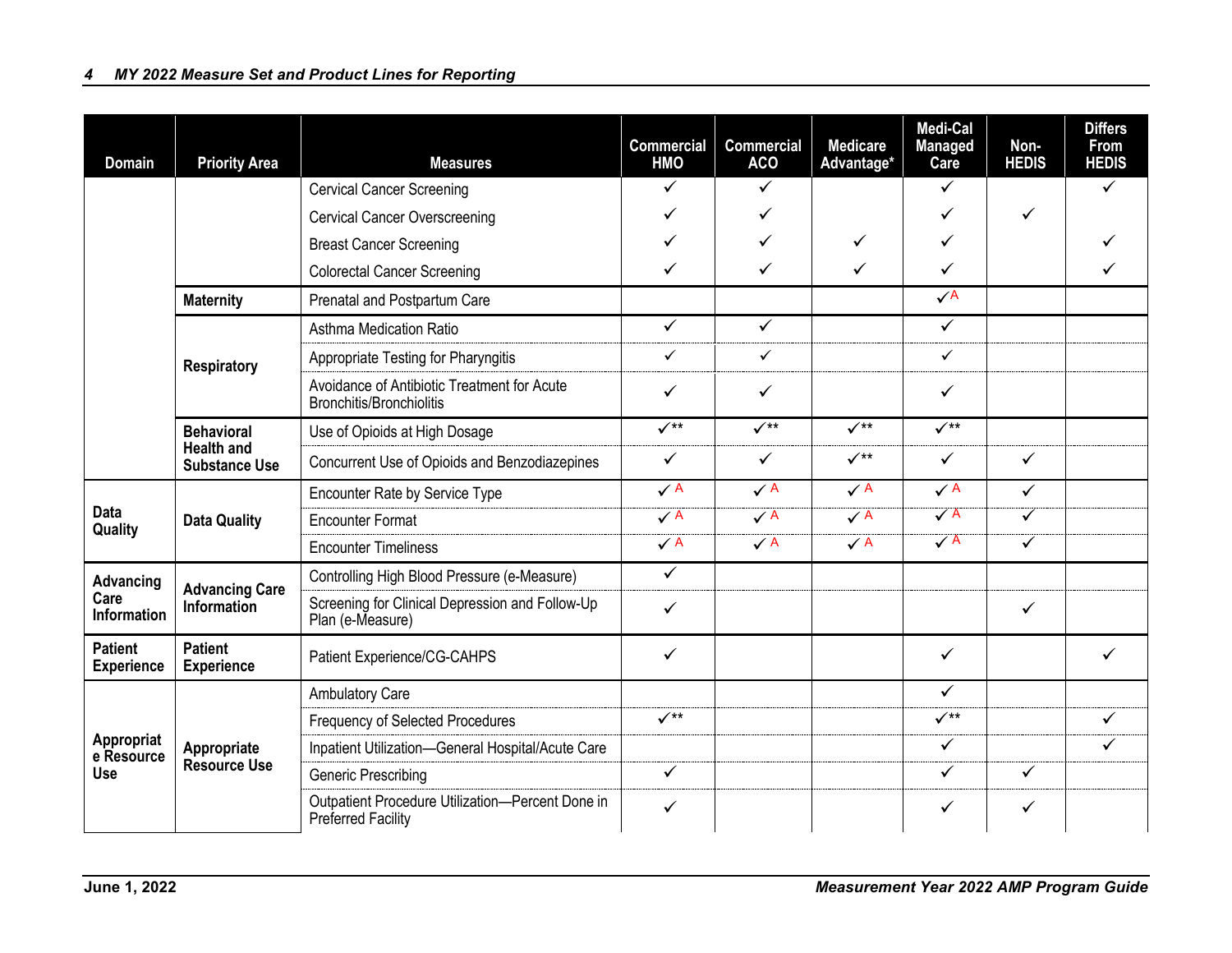| Domain                           | <b>Priority Area</b> | <b>Measures</b>                                             | <b>Commercial</b><br><b>HMO</b> | <b>Commercial</b><br><b>ACO</b> | <b>Medicare</b><br>Advantage* | <b>Medi-Cal</b><br><b>Managed</b><br>Care | Non-<br><b>HEDIS</b> | <b>Differs</b><br>From<br><b>HEDIS</b> |
|----------------------------------|----------------------|-------------------------------------------------------------|---------------------------------|---------------------------------|-------------------------------|-------------------------------------------|----------------------|----------------------------------------|
|                                  |                      | All-Cause Readmissions (risk adjusted measure)              |                                 |                                 | $\checkmark^{**}$             |                                           |                      |                                        |
|                                  |                      | Emergency Department Utilization (risk adjusted<br>measure) |                                 |                                 |                               |                                           |                      |                                        |
|                                  |                      | Acute Hospital Utilization (risk adjusted measure)          |                                 |                                 |                               |                                           |                      |                                        |
|                                  |                      | Hospital Average Length of Stay                             |                                 |                                 |                               | $\checkmark^{**}$                         | $\checkmark$         |                                        |
| Cost                             | Cost                 | <b>Total Cost of Care</b>                                   |                                 |                                 | $\checkmark^{**}$             |                                           |                      |                                        |
|                                  |                      | Kidney Evaluation in Patients with Diabetes                 | $7***$                          | $\mathcal{I}$ ***               | $7***$                        | $\checkmark$ ***                          |                      |                                        |
| <b>Testing</b><br><b>Testing</b> |                      | Prenatal Immunization Status (ECDS measure)                 | $\mathcal{N}$ ***               |                                 |                               | $\checkmark$ ***                          |                      |                                        |

\* All Medicare Advantage measures are used by CMS in their Stars Ratings program, except for Encounter Rate by Service Type, Encounter Format, Encounter Timeliness, Use of Opioids at High Dosage, Concurrent Use of Opioids and Benzodiazepines and Total Cost of Care.

\*\*Measures collected for information only purposes; not recommended for use in incentive design or for public reporting.

\*\*\*Measures added to MY 2022 for testing in respective product lines.

A Adoption of these measures is dependent on evaluation of testing or baseline results from MY 2021.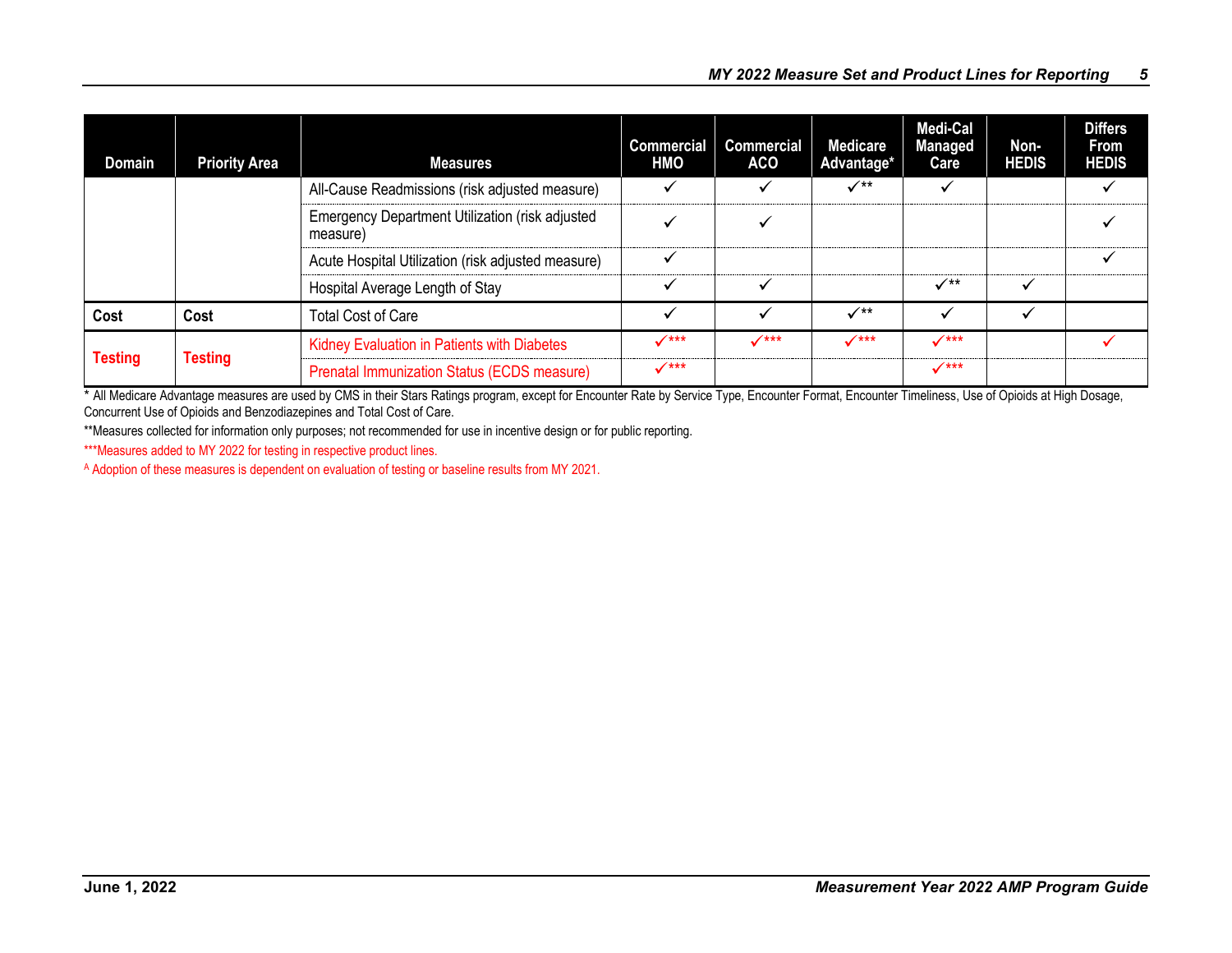# **AMP Program Information**

# <span id="page-8-0"></span>**AMP Commercial HMO Measurement and Reporting**

Initiated in 2001, the AMP Commercial HMO program now includes participation from 11 health plans and about 200 California POs caring for over 9.5 million Californians enrolled in Commercial HMO and point of service products—representing 90% of Commercial HMO enrollment in the state. AMP Commercial HMO has 4 key components: a common set of measures and benchmarks that span clinical quality, data quality, patient experience, utilization, and cost of care measures; value-based health plan incentive payments to provider organizations; public reporting of performance results for POs; and public recognition awards. The AMP Commercial HMO program has demonstrated lasting and meaningful gains in quality performance, suggesting that a common performance measure set supports targeted improvement efforts.

A list of health plans participating in AMP Commercial HMO for MY 2022 will be available in the *Final MY 2022 AMP Program Guide*, to be released December 15, 2022.

# **AMP Commercial ACO Measurement and Reporting**

The AMP Commercial ACO program began as an effort to reduce clinician burden through standard, widespread adoption of common accountable care organization (ACO) performance measures and benchmarks by plans, purchasers, and POs. IHA and the Purchaser Business Group on Health (PBGH) partnered to develop a standard measurement and benchmarking program for Commercial ACOs across the nation. The measure set is highly aligned with other key measurement programs and focused on innovative and meaningful new measures, such as patient reported outcomes.

In MY 2021, IHA's Program Governance Committee (PGC) made a strategic recommendation to restructure the AMP Commercial ACO program. In this new structure, IHA no longer requires provider ACO-level results reporting, and focuses on providing insights to the industry on ACO performance and characteristics across California. IHA continues to collect and monitor ACO performance through health plan data submission. POs no longer need to submit self-reported data for the AMP Commercial ACO program.

A list of health plans participating in AMP Commercial ACO for MY 2022 will be available in the *Final MY 2022 AMP Program Guide*, to be released December 15, 2022.

#### **AMP Medicare Advantage Measurement and Reporting**

AMP Medicare Advantage was prompted by the introduction of the Centers for Medicare & Medicaid Services (CMS) Star Rating incentive program for Medicare Advantage health plans. While CMS's Star Rating program measures performance and assigns Star Ratings at the plan level, AMP Medicare Advantage participants felt that measuring the same indicators and assigning Star Ratings at the PO level would support quality improvement.

AMP Medicare Advantage uses the same measures (when applicable) and Star Rating methodology used by CMS for its health plan Star Ratings. Measure results are collected, aggregated, and reported at the PO level using the same data collection and audit process used in the Commercial HMO program, and IHA calculates PO-level Star Ratings for use in IHA recognition awards and public reporting through the California Office of the Patient Advocate's Medicare Advantage Medical Group Report Card. While health plans may choose to use the results as the basis of performance incentive payments, no standard incentive design for AMP Medicare Advantage currently exists.

A list of health plans participating in AMP Medicare Advantage for MY 2022 will be available in the *Final MY 2022 AMP Program Guide*, to be released December 15, 2022.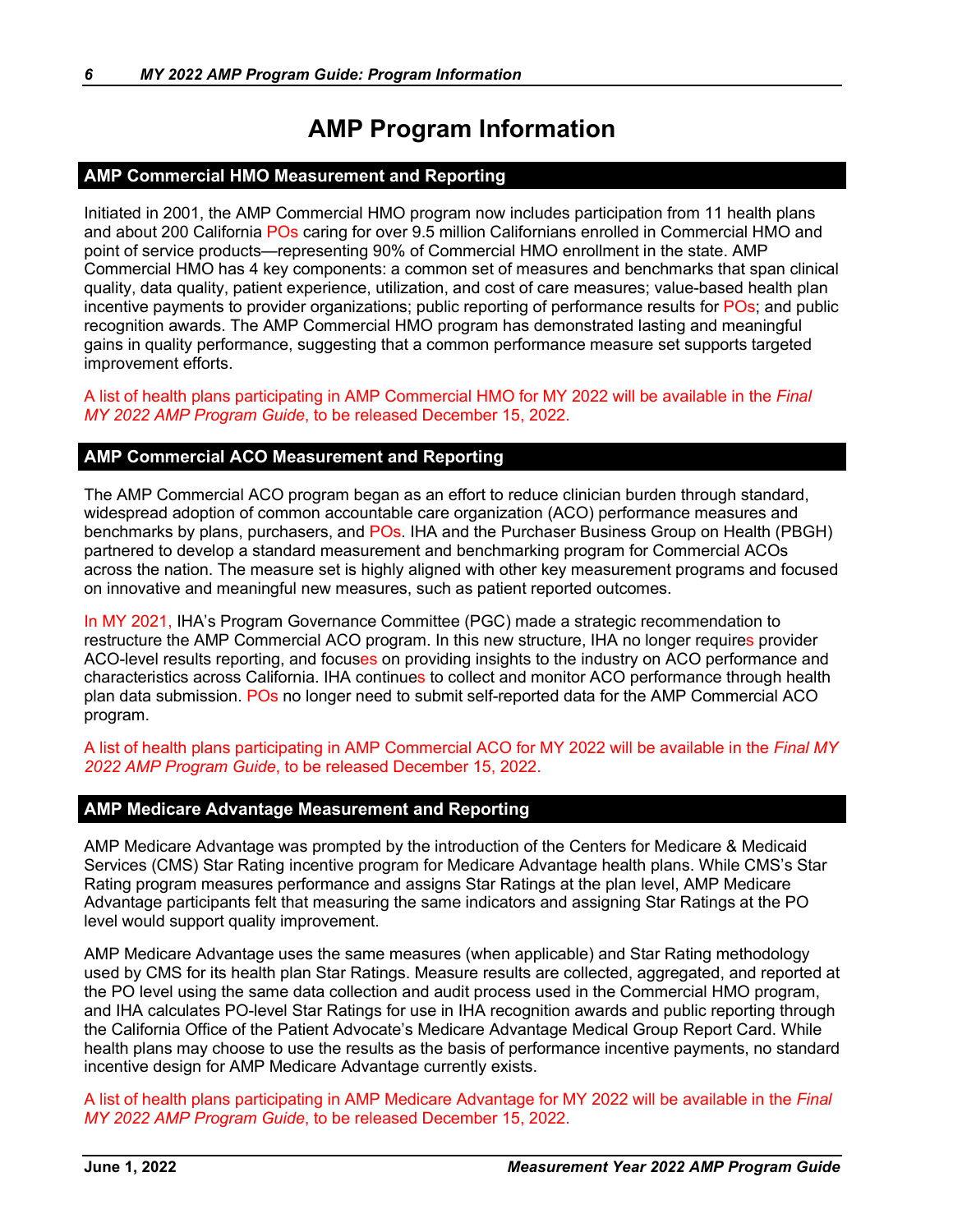# <span id="page-9-0"></span>**AMP Medi-Cal Managed Care Measurement and Reporting**

With 11 million of 13 million Medi-Cal enrollees receiving care through managed care plans, and with an increasing overlap in provider networks across insurance product types, aligned, consistent, and comparative performance measurement is critical. AMP Medi-Cal Managed Care intends to align measurement across health plans and POs providing care to Medi-Cal Managed Care members. AMP Medi-Cal Managed Care implements a standard measure set across participating health plans and POs. Measure results are collected, aggregated and reported at the PO level using IHA's data collection processes. Medi-Cal Managed Care plans may use the results as the basis of performance incentive payments.

A list of health plans participating in AMP Medi-Cal Managed Care for MY 2022 will be available in the *Final MY 2022 AMP Program Guide*, to be released December 15, 2022.

#### **Key Organizations Involved in Data Collection, Aggregation, and Reporting**

- *IHA* The **Integrated Healthcare Association** manages the AMP programs and convenes all relevant committees. IHA arranges for all necessary services, including measure development, data aggregation, and publication of the results in a public report card.
- *NCQA* The **National Committee for Quality Assurance** develops and maintains the measures and audit methodologies. The majority of clinical quality measures are adapted from the NCQA Healthcare Effectiveness Data and Information Set (HEDIS) measures, the most widely used set of performance measures in the managed care industry. Non-HEDIS measures are noted in the specifications. NCQA is a nonprofit organization committed to assessing, reporting on and improving the quality of care provided by organized delivery systems.
- *PBGH* The **Purchaser Business Group on Health** administers the Patient Assessment Survey (PAS), which is used to measure performance in the Patient Experience Domain of AMP Commercial HMO and AMP Medi-Cal Managed Care. PBGH reports relevant PAS results to IHA for inclusion in AMP reports.

PBGH is also a partner in the launch of AMP Commercial ACO.

- **TransUnion TransUnion HealthCare** (formerly the Diversified Data Design Corporation, a *HealthCare* subsidiary of TransUnion LLC), helps IHA collect clinical data from POs and health plans.
- **Onpoint** Onpoint Health Data helps develop and maintain the non-HEDIS Appropriate *Health Data (Onpoint)* Resource Use (ARU) and Total Cost of Care (TCOC) measures; collects and standardizes claims, encounter, eligibility, pharmacy, and cost data from health plans; aggregates data across health plans for each PO and calculates the ARU and TCOC measures; and creates reports for all parties. Onpoint also generates select quality measures based on claims data submitted by health plans in the AMP programs.
	- *OPA* The **Office of the Patient Advocate** is an independent California state office created to represent the interests of health plan members in getting the care they deserve and to promote transparency and quality health care. OPA uses AMP Commercial HMO and Medicare Advantage results as the basis of its annual Medical Group Quality of Care Report Cards, at [http://www.opa.ca.gov.](http://www.opa.ca.gov/)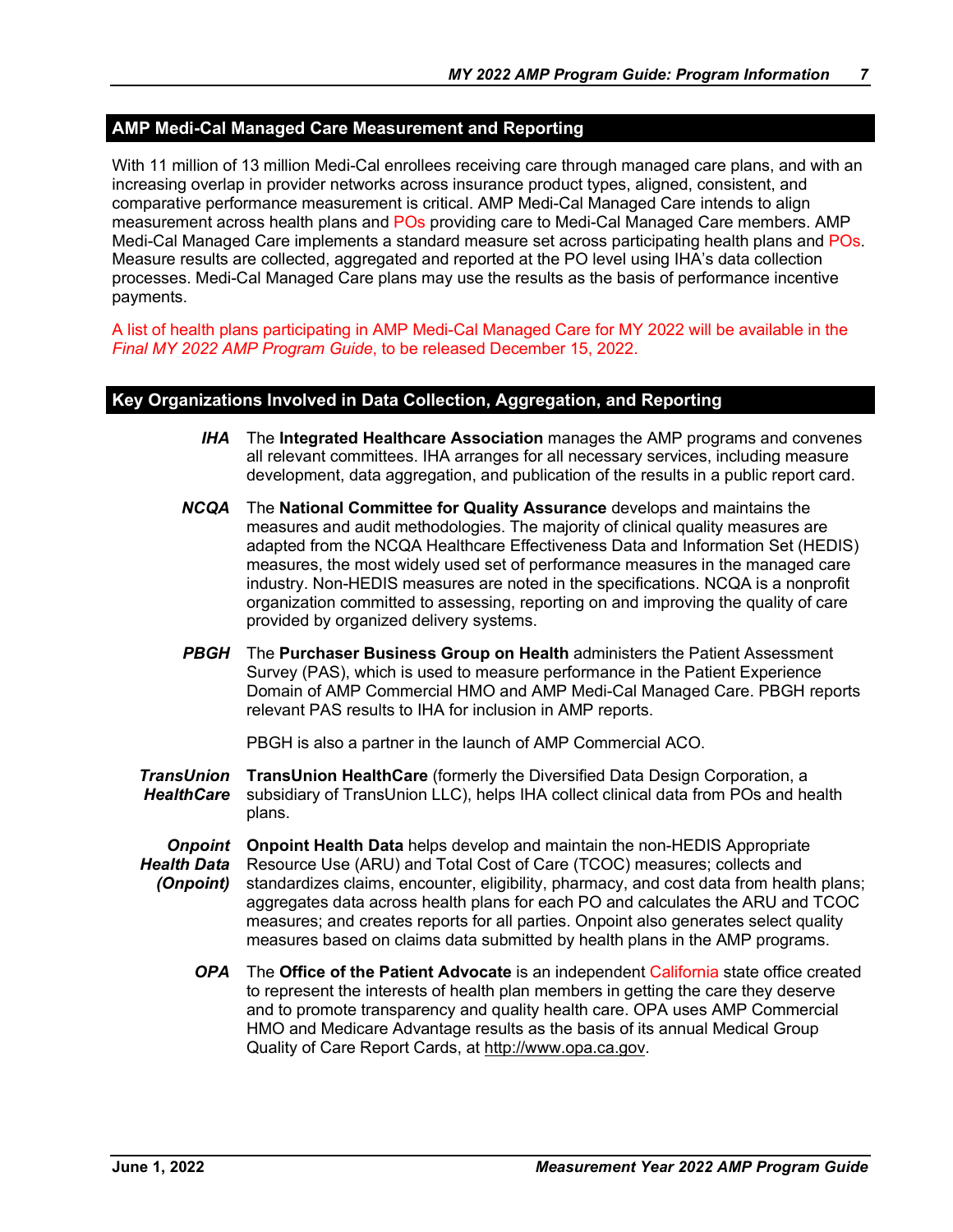## <span id="page-10-0"></span>**Participation and Use of Results**

All POs in California are eligible to participate in IHA's AMP programs—regardless of specialty or geographic area. To participate, POs must contract with one or more of the health plans participating in the appropriate AMP program and sign a Consent Agreement. No data is reported for POs that have not signed a Consent Agreement.

All AMP programs include a standard measure set, which can include measures across the six domains of AMP measurement: Clinical Quality, Data Quality, Advancing Care Information, Patient Experience, Appropriate Resource Use, and Cost Domains use these data sources:

- *Clinical Quality Domain results* are calculated and submitted by health plans contracting with each PO, and/or by self-reporting POs, unless otherwise stated in the specifications.
- *Data Quality Domain* includes measures focused on improving the transmission of encounter data between POs and plans. Measures in this domain include encounter data volume, encounter format, and encounter data timeliness.
- *Advancing Care Information Domain data* are voluntarily submitted by POs.
- *Patient Experience Domain data* are collected via the PAS and processed by the Center for the Study of Systems (CSS).
- *Appropriate Resource Use Domain* and *Cost Domain results* are calculated by Onpoint using data submitted by health plans contracting with each PO, unless otherwise stated in the specifications. The Appropriate Resource Use Domain includes the Appropriate Resource Use measures. The Cost Domain includes the Total Cost of Care measure.

See the MY 2022 [AMP Measure Set](https://iha.org/wp-content/uploads/2021/12/MY-2022-AMP-Measure-Set-v1.2.pdf) for more information.

Measure results for each PO are aggregated across participating health plans and can be used as the basis for individual program components such as health plan incentive payments, public reporting, and public recognition awards.

| <b>AMP Program</b>    | Participant<br><b>Reporting/Benchmarking</b> | <b>Health Plan</b><br><b>Incentive</b><br><b>Payments</b> | <b>Public Reporting</b> | <b>Public</b><br><b>Recognition</b> |
|-----------------------|----------------------------------------------|-----------------------------------------------------------|-------------------------|-------------------------------------|
| Commercial HMO        |                                              |                                                           |                         |                                     |
| Commercial ACO        |                                              | Optional                                                  | ΝA                      | NA                                  |
| Medicare Advantage    |                                              | Optional                                                  |                         |                                     |
| Medi-Cal Managed Care |                                              | Optional                                                  | ΝA                      | ΝA                                  |

IHA seeks to ensure that the AMP measure set continues to provide stakeholders with the most relevant, meaningful, valuable, and effective information on health care quality and resource use, and that it does so in the most efficient way possible.

The [2016–2021 Measure Set Strategy](https://www.iha.org/performance-measurement/amp-program/measure-set/) guides development and maintenance of the AMP measure sets. Key priorities identified in the measure set strategy include supporting alignment across commonly used measure sets, targeted development of the AMP measure set, and reducing the burden of data collection and reporting. IHA also hosts an annual public comment period in October, and participants and industry stakeholders are encouraged to provide input on AMP measurement for consideration by the stakeholder-led committees governing the AMP programs.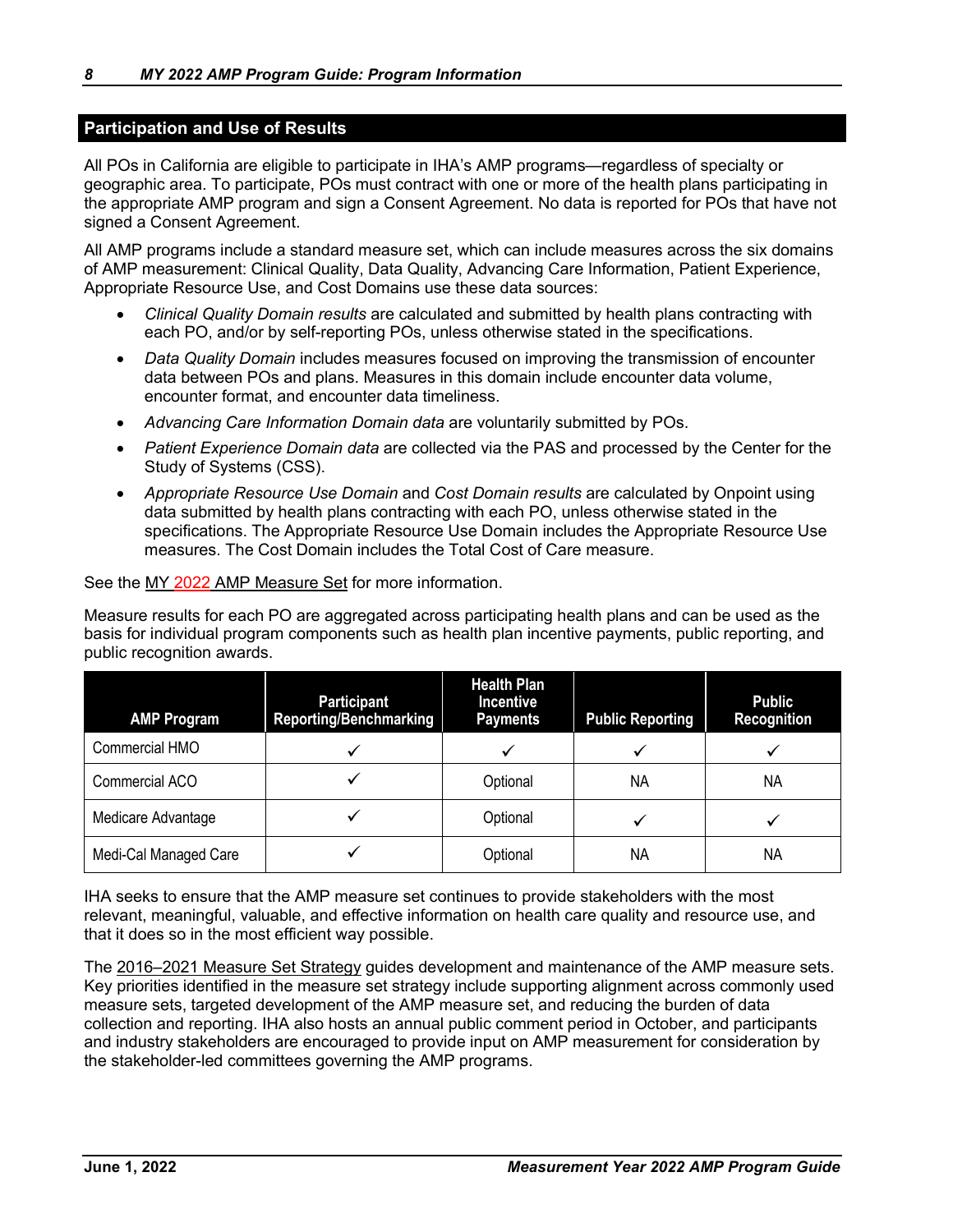### <span id="page-11-0"></span>**Data Sharing**

The AMP programs encourage data sharing between POs and health plans; however, IHA staff are not prescriptive about how this is done. POs and health plans are expected to work together early in the process to establish a data sharing process and requirements. This may include an agreement on allowable data types, file formatting, timing, and confirmation of data received and of data used in health plan reports.

# **Domains and Reporting Entities**

| <b>Domain</b>              | <b>Health Plans</b><br><b>Report</b> | <b>POs Voluntarily</b><br><b>Self-Report</b> | <b>CSS/PBGH</b> | <b>Onpoint</b> |
|----------------------------|--------------------------------------|----------------------------------------------|-----------------|----------------|
| Clinical Quality*          |                                      |                                              |                 | $\checkmark$   |
| Data Quality               |                                      |                                              |                 | $\checkmark$   |
| Advancing Care Information |                                      |                                              |                 |                |
| <b>Patient Experience</b>  |                                      | $\checkmark$                                 |                 |                |
| Appropriate Resource Use   |                                      |                                              |                 |                |
| Cost                       |                                      |                                              |                 |                |

 \*The Clinical Quality Domain includes two testing measures for MY 2022. All health plans and self-reporting POs are strongly encouraged to report testing measure results.

\*\*Onpoint will generate the HDO, COB, and SUPD measures from the submitted pharmacy claims data. Onpoint will generate the Encounter Format and Encounter Timeliness measures in the Data Quality Domain.

\*\*\*POs voluntarily participate in the Patient Experience Domain and must register with PAS to receive results in this domain.

PO self-reporting in the AMP programs is entirely optional. Self-reporting POs participating in more than one AMP program are not required to self-report for all programs; however, when self-reporting for any of the AMP programs, a self-reporting PO must include all data on behalf of its contracted, participating plans when submitting results.

**Self-Reporting Example 1:** PO A is participating in AMP Commercial HMO and Medicare Advantage. PO A chooses to self-report results in AMP Commercial HMO, but not in Medicare Advantage. When self-reporting Commercial HMO results, PO A must include data from all contracted, participating health plans in the Commercial HMO product line.

**Self-Reporting Example 2:** PO B participates in AMP Commercial HMO and AMP Medi-Cal Managed Care and wants to self-report for both programs. PO B has contracts with three Commercial plans, Plan C1, Plan C2, and Plan C3 and will self-report data for all three contracted Commercial HMO plan members. PO B has contracts with two Medi-Cal plans, Blue Shield of California Promise and Plan M2 (not participating in AMP Medi-Cal Managed Care). PO B will only self-report data for Blue Shield of California Promise members, as they are the only Medi-Cal plan participating in AMP Medi-Cal Managed Care.

#### A list of health plans participating in the AMP programs for MY 2022 will be available in the *Final MY 2022 AMP Program Guide*, to be released December 15, 2022.

Health plans and POs that choose to use a vendor to calculate their AMP program results must use an NCQA-Certified vendor.

Health plans and POs that run their own measure results (without using a vendor) must contract directly with NCQA and use NCQA's test-deck process to certify their measure logic using NCQA's automated source code review (ASCR) program.

A complete list of current vendors is available [here](https://www.ncqa.org/wp-content/uploads/2022/03/MY2022_MeasureCertification_VendorList.pdf) for health plans and POs interested in contracting with an NCQA-Certified vendor.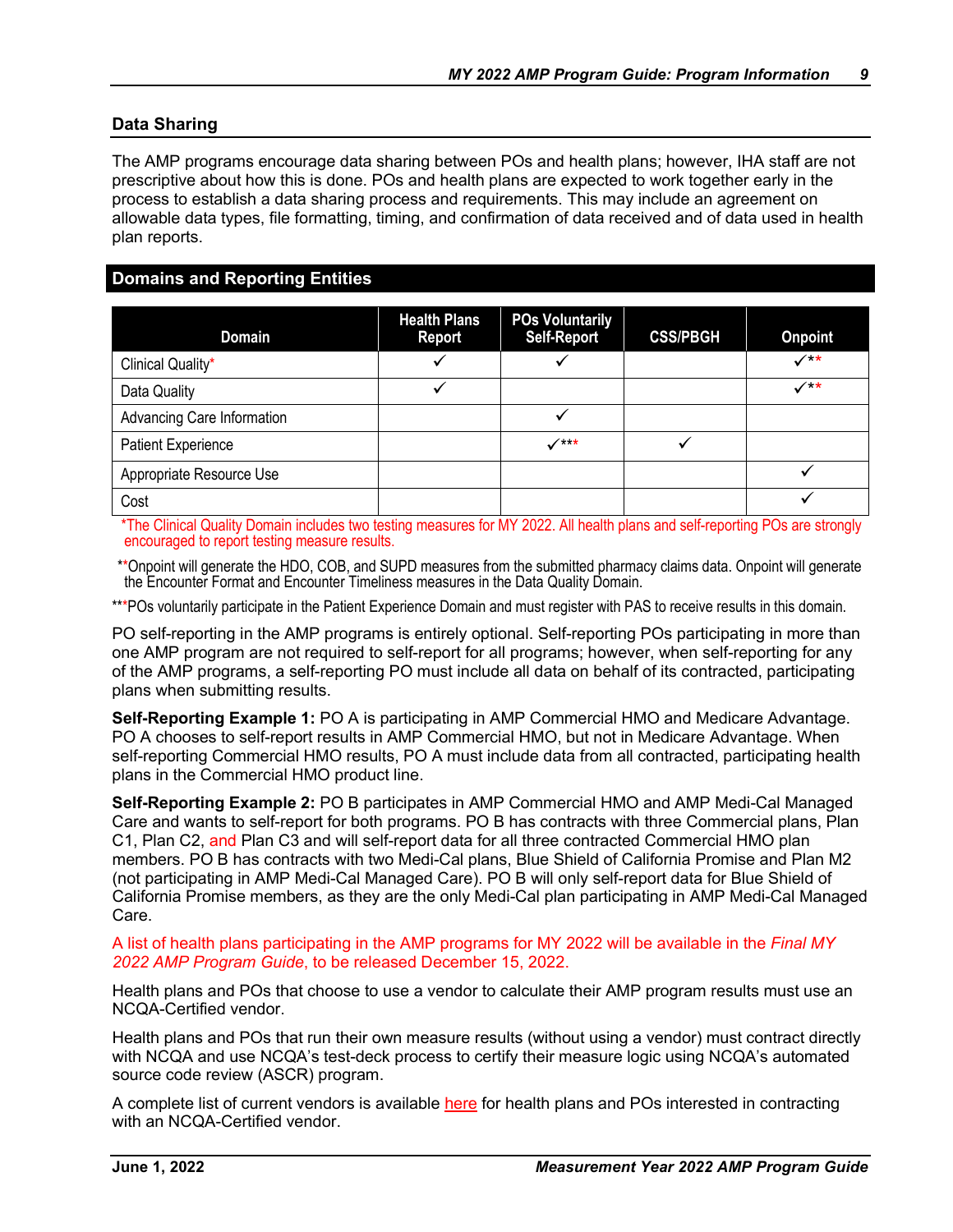## <span id="page-12-0"></span>**Joining AMP as a New Plan or Initiating PO Self-Reporting**

New plans that want to join an AMP program should send an email to **amp@iha.org.** IHA staff can provide plans with estimated participation costs. New plans are required to follow the same audit and certification requirements as existing plans. Plans must contract with an organization licensed by NCQA to conduct HEDIS and AMP compliance audits. A list of NCQA-Certified HEDIS and AMP audit Licensed Organizations is available [here.](https://www.ncqa.org/programs/data-and-information-technology/hit-and-data-certification/hedis-compliance-audit-certification/licensed-organizations/)

Plans can download the Preliminary Health Plan Clinical and Testing Measure File Layouts (January) and the Final Health Plan Clinical and Testing Measure File Layouts (February) from the [IHA website](https://iha.org/performance-measurement/amp-program/data-resources/) and submit their audited data files to TransUnion according to the timeline specified in the section below.

Plans will also need to sign a Health Plan Participation Agreement with IHA and a Business Associate Agreement with Onpoint. IHA staff will put new plans in touch with Onpoint staff.

POs that intend to self-report in the coming year should indicate this in the annual Participation Confirmation period. POs can download the Provider Organization Clinical and Testing Measure File Layouts from the [IHA website](https://www.iha.org/performance-measurement/amp-program/amp-participant-resources/) in the "Data Collection and Submission Resources" section.

Plans and POs that choose to use a vendor to calculate their AMP program results must use an NCQA-Certified vendor. Plans and POs that run their own measure results (without using a vendor) must contract directly with NCQA and use NCQA's ASCR process to certify their measure logic.

A complete list of current vendors is available [here](https://www.ncqa.org/wp-content/uploads/2022/03/MY2022_MeasureCertification_VendorList.pdf) for health plans and POs interested in contracting with an NCQA-Certified vendor.

#### **AMP General Program Timeline**

The timeline below includes information on general program activities and milestones for MY 2022.

#### *General Program Dates*

| <b>Activity or Milestone</b>                                                                                                                                                                          | <b>PO Deadline</b>                                      | <b>Health Plan</b><br><b>Deadline</b> |
|-------------------------------------------------------------------------------------------------------------------------------------------------------------------------------------------------------|---------------------------------------------------------|---------------------------------------|
| Medication List Directory (MLD): MY 2022 MLD posted to NCQA website.                                                                                                                                  | March 31, 2022                                          |                                       |
| Final MY 2022 Technical Specifications, and Preliminary MY 2022<br>Program Guide posted to the IHA website.                                                                                           | June 1, 2022                                            |                                       |
| 2022 Public Comment Period posted to the IHA website.<br>• Call for Public Comment document for MY 2023<br>Draft AMP MY 2023 Technical Specifications<br>$\bullet$<br>• MY 2023 Proposed Measure Sets | October 10-October 28, 2022                             |                                       |
| <b>PAS:</b> Registration information emailed to POs.                                                                                                                                                  | September 23, 2022                                      |                                       |
| MY 2022 Participation Confirmation Period: POs declare their intent to<br>participate in the AMP programs for MY 2022 and confirm their health plan<br>contracts.                                     | Specific dates TBD;<br>Est. November 2022-December 2022 |                                       |
| Audit Guidelines: MY 2022 AMP Audit Guidelines posted to NCQA and IHA<br>website.                                                                                                                     | November 1, 2022                                        |                                       |
| Final MY 2023 Measure Set posted to the IHA website.                                                                                                                                                  | December 15, 2022                                       |                                       |
| Final MY 2022 AMP Program Guide posted to the IHA website.                                                                                                                                            | December 15, 2022                                       |                                       |
| 2022 Public Comment Responses posted to the IHA website.                                                                                                                                              | December 15, 2022                                       |                                       |
| Final AMP Master from Participation Confirmation distributed to AMP<br>data partners.                                                                                                                 | February 1, 2023                                        |                                       |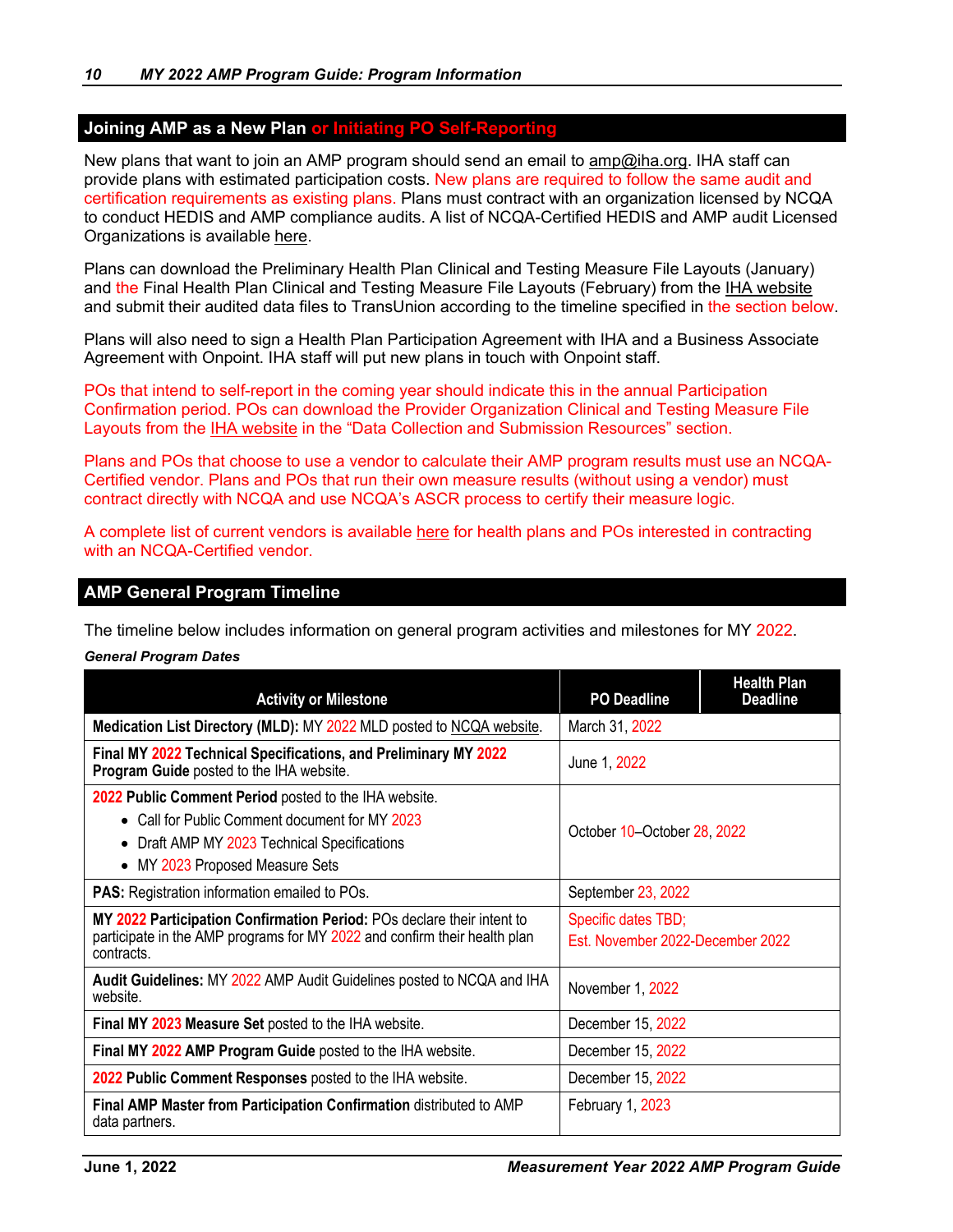# <span id="page-13-0"></span>**AMP Data Collection and Reporting Timeline**

The timelines below include major milestones for MY 2022 in the Clinical Quality, Data Quality, Appropriate Resource Use, and Total Cost of Care data collection and reporting processes. They ensure that data are as complete as possible, as early as possible, to maximize administrative reporting for the AMP programs*.* 

#### The MY 2022 timelines for *Health Plan Claims and Encounter Data Submission to Onpoint* and *AMP Report Release Dates and Review Periods* will be available in the *Final MY 2022 AMP Program Guide*.

| <b>Activity or Milestone</b>                                                                                                                                                                                                                                                                                                                                        | <b>PO Deadline</b>                                                  | <b>Health Plan</b><br>Deadline |
|---------------------------------------------------------------------------------------------------------------------------------------------------------------------------------------------------------------------------------------------------------------------------------------------------------------------------------------------------------------------|---------------------------------------------------------------------|--------------------------------|
| Data Submission File Layout: MY 2022 data submission file layout posted<br>to IHA website. AMP participants will be notified of the most recent postings<br>through AMP communications such as the monthly newsletters.                                                                                                                                             | Preliminary File: January 16, 2023<br>Final File: February 13, 2023 |                                |
| Q1-Q4 Encounter Data: POs that use TransUnion HealthCare as the<br>encounter data intermediary must submit all remaining Q4 2022 encounter<br>data to TransUnion HealthCare. POs that use a different data intermediary or<br>supply encounters directly to health plans should confirm the final acceptance<br>date of encounter data to be included in reporting. | February 10, 2023                                                   | NA.                            |
| Supplemental Data Collection Deadline: Organization completes and stops<br>all nonstandard supplemental data collection and entry.                                                                                                                                                                                                                                  | February 10, 2023                                                   | March 1, 2023                  |
| Measure Certification Deadline: Final date for vendors to earn AMP<br>Measure Certification to demonstrate that coded measures meet current<br>NCQA standards and produce accurate and comparable results.                                                                                                                                                          | September 1, 2022                                                   |                                |
| <b>Supplemental Data Validation Deadline</b>                                                                                                                                                                                                                                                                                                                        |                                                                     |                                |
| • For POs: Auditor finalizes approval of all supplemental data for POs.<br>Primary source verification (PSV) for nonstandard supplemental data<br>must not occur prior to February 10, unless the PO finished all<br>supplemental data processes, collection and entry.                                                                                             | March 10, 2023                                                      | March 31, 2023                 |
| • For Health Plans: Auditor finalizes approval of all supplemental data<br>for health plans. Primary source verification (PSV) for nonstandard<br>supplemental data must not occur prior to March 1, unless the health<br>plan finished all supplemental data processes, collection and entry.                                                                      |                                                                     |                                |
| Organization submits preliminary rates to the auditor for review. Auditors<br>should review preliminary rates based on the current year's specifications.                                                                                                                                                                                                           | March 31, 2023                                                      |                                |
| Supplemental Data to Health Plans: Health plans receive the audited<br>supplemental data files and audit results from the PO.                                                                                                                                                                                                                                       | March 31, 2023                                                      |                                |
| Data Layout Test Files: Self-reporting POs and health plans submit data<br>layout test files to TransUnion HealthCare.                                                                                                                                                                                                                                              | March 20-April 24, 2023                                             |                                |
| Self-Reporting PO review period: Self-reporting POs review all submissions<br>before sending to auditors to ensure data validity and completeness.                                                                                                                                                                                                                  |                                                                     |                                |
| Note: IHA will not accept requests for appeal of corrections to a PO's self-<br>reported data during the appeals process. Please review your organization's<br>submission of self-reported results to ensure it is complete and correct before<br>sending it to your auditor and to TransUnion.                                                                     | April 17-April 24, 2023                                             | NA                             |
| Submission Files to Auditors: Self-reporting POs and health plans send<br>submission files to auditors.                                                                                                                                                                                                                                                             | April 24, 2023                                                      |                                |

#### *Health Plan and PO Quality Data Submission (to TransUnion HealthCare)*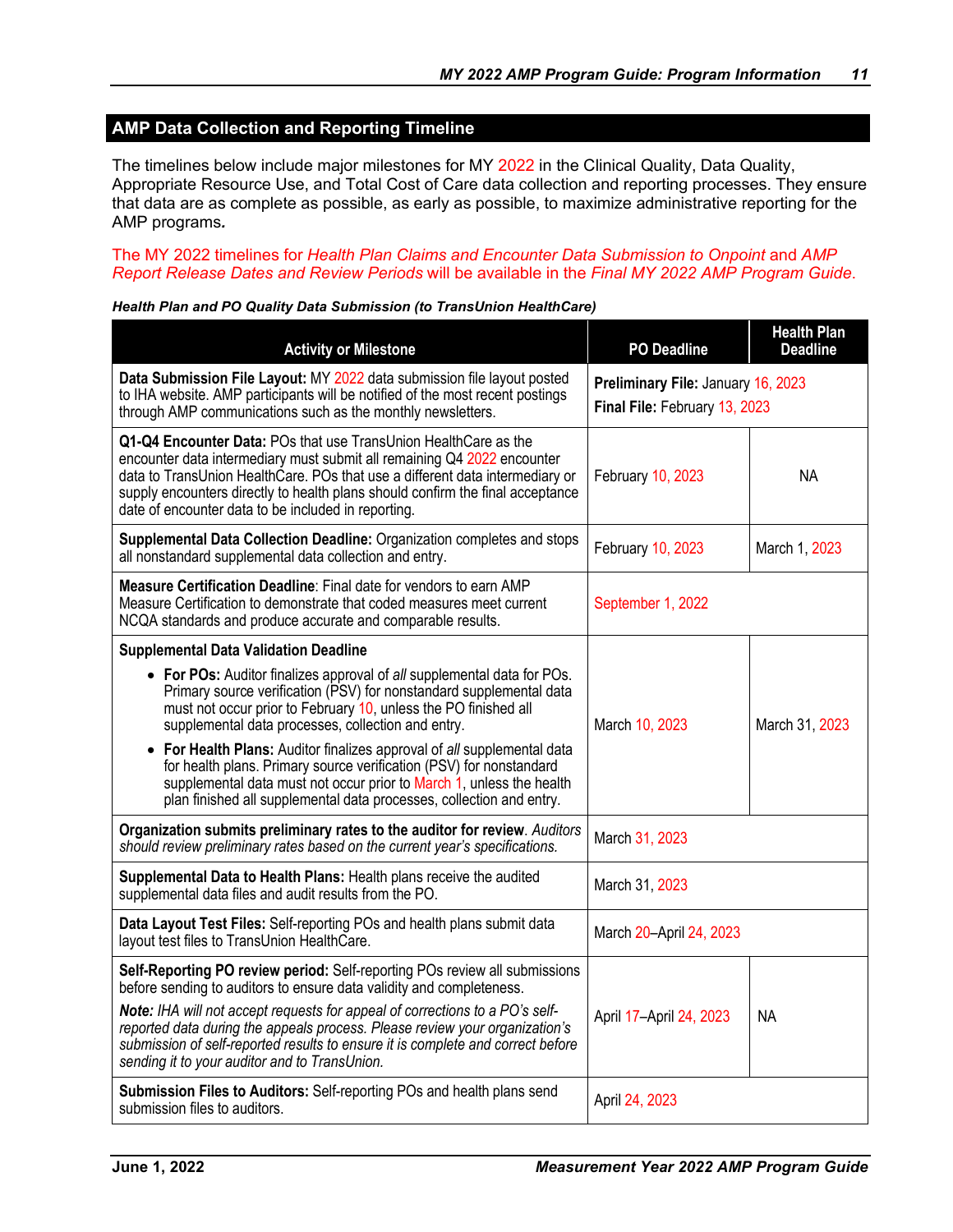<span id="page-14-0"></span>

| <b>Activity or Milestone</b>                                                                                                                                                                                                                                                                                                                                                                                                 | <b>PO Deadline</b> | <b>Health Plan</b><br><b>Deadline</b> |
|------------------------------------------------------------------------------------------------------------------------------------------------------------------------------------------------------------------------------------------------------------------------------------------------------------------------------------------------------------------------------------------------------------------------------|--------------------|---------------------------------------|
| <b>Auditor-Locked Results: Self-reporting POs and health plans submit</b><br>auditor-locked clinical results to TransUnion. Health plans must submit results<br>for all clinical measures for each contracted PO with a signed AMP Consent<br>Agreement.<br><b>Advancing Care Information (non-audited): Non-Self-reporting POs</b><br>reporting the Advancing Care Information e-Measures must also submit by<br>this date. | May 5, 2023        |                                       |
| Resubmission of Auditor-Locked Results: Self-reporting POs and health<br>plans submit auditor-locked clinical results to TransUnion HealthCare, if<br>needed.                                                                                                                                                                                                                                                                | October 2023       |                                       |

# **Review and Correction of MY 2022 Results**

IHA is committed to providing POs and health plans an opportunity to review their AMP results and to submit questions and requests for changes if they believe any of their results are in error.

The full timeline for reviewing AMP results and requesting corrections or changes will be available in the *Final MY 2022 AMP Program Guide*. IHA staff encourage participants to seek corrections and additional information throughout the measurement cycle.

Corrections or changes to results may be requested from the first date when the PO Preliminary Reports become available, through the last date of the Results Questions and Appeals Periods. Detailed instructions on how to submit a question or request an appeal will be provided before the Questions and Appeals Period. Dates for the combined Quality Reports and Onpoint-generated Reports Questions and Appeals Period will be available in the *Final MY 2022 AMP Program Guide*.

Based on the findings and answers in response to a results inquiry, an organization may submit an appeal at any time during the results Questions and Appeals Period if they believe an error has been made. The burden of evidence is on the organization submitting the appeal. A multi-stakeholder Appeals Review Panel will consider the evidence and make a binding determination on the appeal. POs and health plans must comply with the determination of the Appeals Review Panel, including resubmission of data, if necessary. No further reconsideration is granted.

The Appeals Panel is made up of seven members: three representatives from participating health plans, three representatives from participating POs, and one at-large member. The panel receives blinded appeal requests, supporting documentation and a summary from IHA describing the source and reason for possible error, the scope of the change requested and a recommendation for resolution. Each appeal is voted on by the Appeals Panel. All results are final after the close of the Appeals Period. It will not be possible to resolve errors raised after the close of the Appeals Period.

The AMP programs require a firm deadline to finalize results for all participants and share them with health plans for use in program deliverables such as health plan incentive payments, PO recognition, and public reporting. Although late requests for additional data submission or reconsideration of results will be acknowledged, they will not be incorporated into the report*.* An exception may be made if the data aggregator (IHA or Onpoint) made an error that was discovered after the deadline.

Throughout the measurement cycle, participants can request additional information or clarification on program processes and methodology.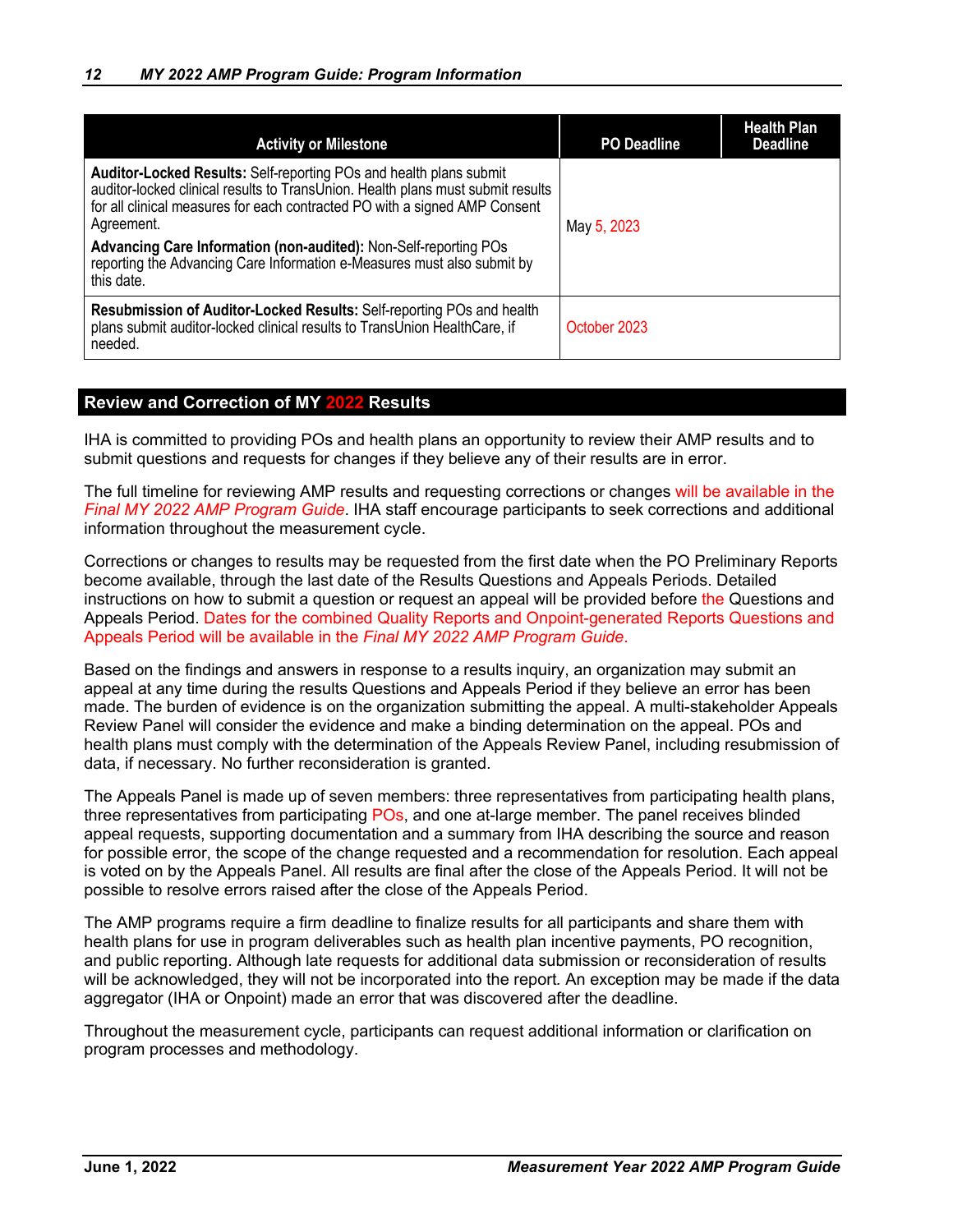# <span id="page-15-0"></span>**What's in AMP MY 2022**

# **Clinical Quality Domain**

The AMP Clinical Quality Domain includes both HEDIS based and non-HEDIS based measures for measurement at the PO level. Health plans and self-reporting POs report data for nearly all of the measures in the Clinical Quality Domain via the audited results submission to TransUnion. Each participating health plan submits Clinical Quality results for each of its contracted POs for each AMP program listed within the Health Plan Audited Clinical Data File Layouts. Select Clinical Quality results are generated from the health plan claims submission to Onpoint per measure specifications. POs may also voluntarily self-report their own clinical results for one or more clinical measures. POs are allowed to self-report for all applicable AMP programs as specified in the PO Audited Clinical Data File Layouts.

All clinical results submitted to TransUnion must be audited to ensure that results are an accurate reflection of PO performance (with the exception of AMP Commercial ACO results, for which an audit process does not yet exist). Audit review of the clinical measures is based on NCQA's HEDIS Compliance Audit™ program. NCQA staff work with AMP participants to incorporate the relevant components of the HEDIS Compliance Audit, adapt policies and procedures where necessary and enhance the process based on previous years' experience. Because this program is an adaptation, it is considered an AMP program audit review. The *MY 2022 AMP Audit Review Guidelines* will be available in November 2022.

IHA aggregates data across health plans and reports the data alongside data from self-reporting POs (where applicable). IHA selects and reports the higher rate (health plan aggregate or PO self-reported) for each measure when used in health plan incentive payments, public reporting, and/or public recognition awards. IHA applies a minimum denominator threshold of 30 for clinical measures used in benchmarking, incentive payments, public reporting and/or public recognition awards.

Refer to *Clinical Quality Domain Technical Specifications* for a list of measures.

# **Advancing Care Information Domain**

This domain evaluates PO adoption and use of healthcare IT, such as electronic health records (EHR). The Advancing Care Information Domain measures the providers' ability to generate clinical e-measure results directly from their EHR systems. POs may voluntarily participate in the domain by submitting emeasure results in their clinical file submission to TransUnion.

Refer to *Advancing Care Information Domain Technical Specifications* for a list of measures.

# **Patient Experience Domain**

The survey used to collect data for the Patient Experience Domain is the national standard CAHPS<sup>®[2](#page-15-1)</sup> Clinician & Group (CG-CAHPS) Patient Experience Survey endorsed by the National Quality Forum (NQF). The CG-CAHPS was developed by the Agency for HealthCare Research and Quality (AHRQ) and its research partners in the CAHPS consortium. PBGH oversees the CG-CAHPS survey for California POs, called the Patient Assessment Survey (PAS), for POs that choose to participate.

POs voluntarily participate in the Patient Experience Domain through the PAS; health plans do not submit data for this domain.

Refer to *Patient Experience Domain Technical Specifications* for a list of measures.

<span id="page-15-1"></span><sup>2</sup>CAHPS® is a registered trademark of the Agency for Healthcare Research and Quality (AHRQ).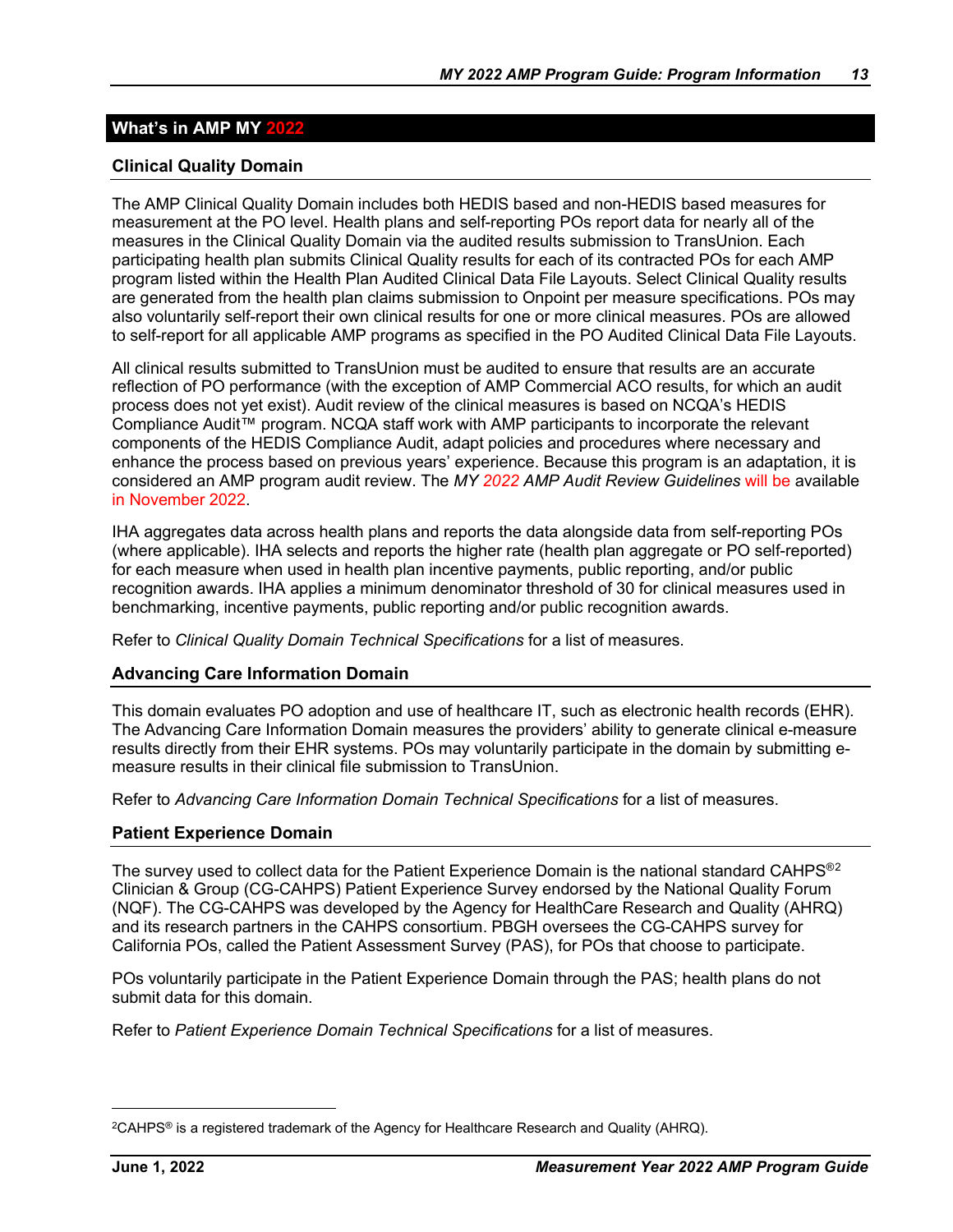### <span id="page-16-0"></span>**Data Quality Domain**

The Data Quality Domain includes measures focused on improving the transmission of encounter data between POs and plans. Measures in this domain include encounter data volume, which is calculated and submitted by health plans contracting with each PO, and encounter data timeliness and format, which are calculated by Onpoint.

Refer to *Data Quality Domain Technical Specifications* for a list of measures.

#### **Appropriate Resource Use Domain**

This domain assesses use of key health care services to identify variation and maximize limited resources. Health plans submit claims, encounter, eligibility, pharmacy and cost data to Onpoint, which calculates the measures in the Appropriate Resource Use Domain; POs and health plans do not report measures in this domain.

Beginning in MY 2013, the All-Cause Readmissions measure was approved for public reporting (for applicable AMP programs). All other Appropriate Resource Use results are not publicly reported but may be used by health plans as the basis for performance incentives. For utilization measures, IHA applies a minimum denominator threshold of 360 member-months for health plan performance incentives. For risk adjusted utilization measures (with the exception of the All-Cause Readmissions measure), IHA applies a minimum denominator threshold of 150 for health plan performance incentives. For the All-Cause Readmissions measure specifically, IHA applies a minimum denominator threshold of 30 for public reporting.

Refer to *Appropriate Resource Use Domain Technical Specifications* for a list of measures.

#### **Cost Domain**

This domain assesses the total amount paid to care for all members of a PO for a year, including professional, pharmacy, hospital, and ancillary services and consumer cost-sharing. Health plans submit claims, encounter, eligibility, pharmacy and cost data to Onpoint to calculate the Cost Domain; POs and health plans do not report this domain.

Beginning in MY 2014, the Total Cost of Care measure was approved for public reporting (for applicable AMP programs). IHA applies a minimum denominator threshold of 200 member-years to the Total Cost of Care measure for public reporting.

Refer to the *Cost Domain Technical Specifications* for more information on this measure.

#### **Testing Measures**

The AMP measure set includes testing measures for voluntary data collection and submission. IHA uses testing measure results to evaluate measures for future inclusion in the measure set. There is opportunity for Public Comment before testing measures are finalized by the Technical Measurement and Program Governance Committees. The measures below have been selected for MY 2022 testing in the AMP program (barring issues that may impact the testing timeline). The Program Governance Committee confirmed adoption of these measures in Fall 2021 with input from public comment and recommendations from the Technical Measurement Committee.

All health plans and self-reporting POs are strongly encouraged to report testing measure results.

Organizations that intend to report the PRS-E testing measure should email [amp@ncqa.org](mailto:amp@ncqa.org) for download instructions to obtain the AMP PRS-E Digital Measure Package.